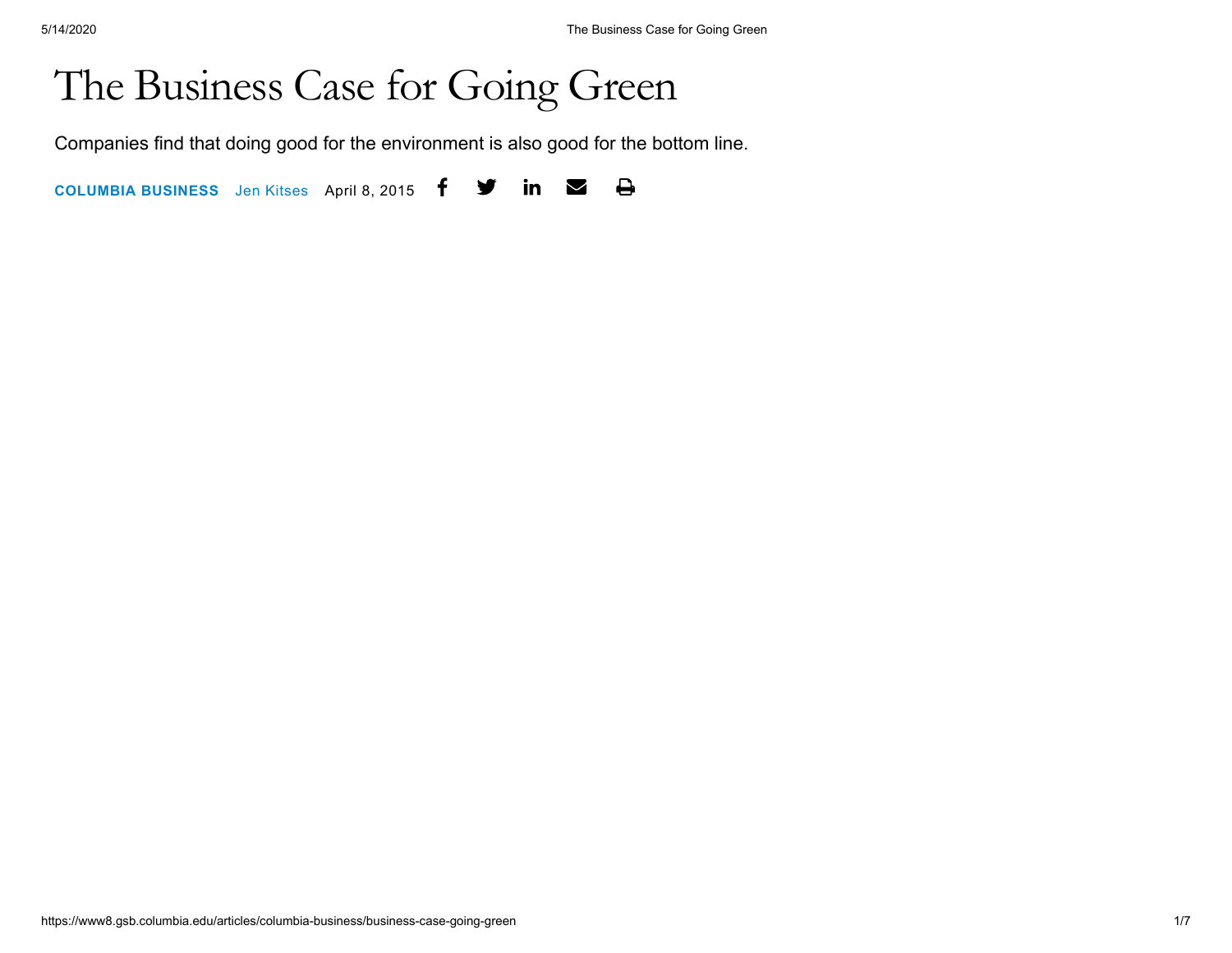

### [Illustrations](http://shannon-may.com/) by Shannon May

Last summer — the planet's hottest season on record, according to federal data that goes back to the 1880s — a bipartisan alliance of financial leaders led by former US Treasury Secretary Henry Paulson, former New York Mayor Michael Bloomberg, and hedge fund manager Tom Steyer issued a report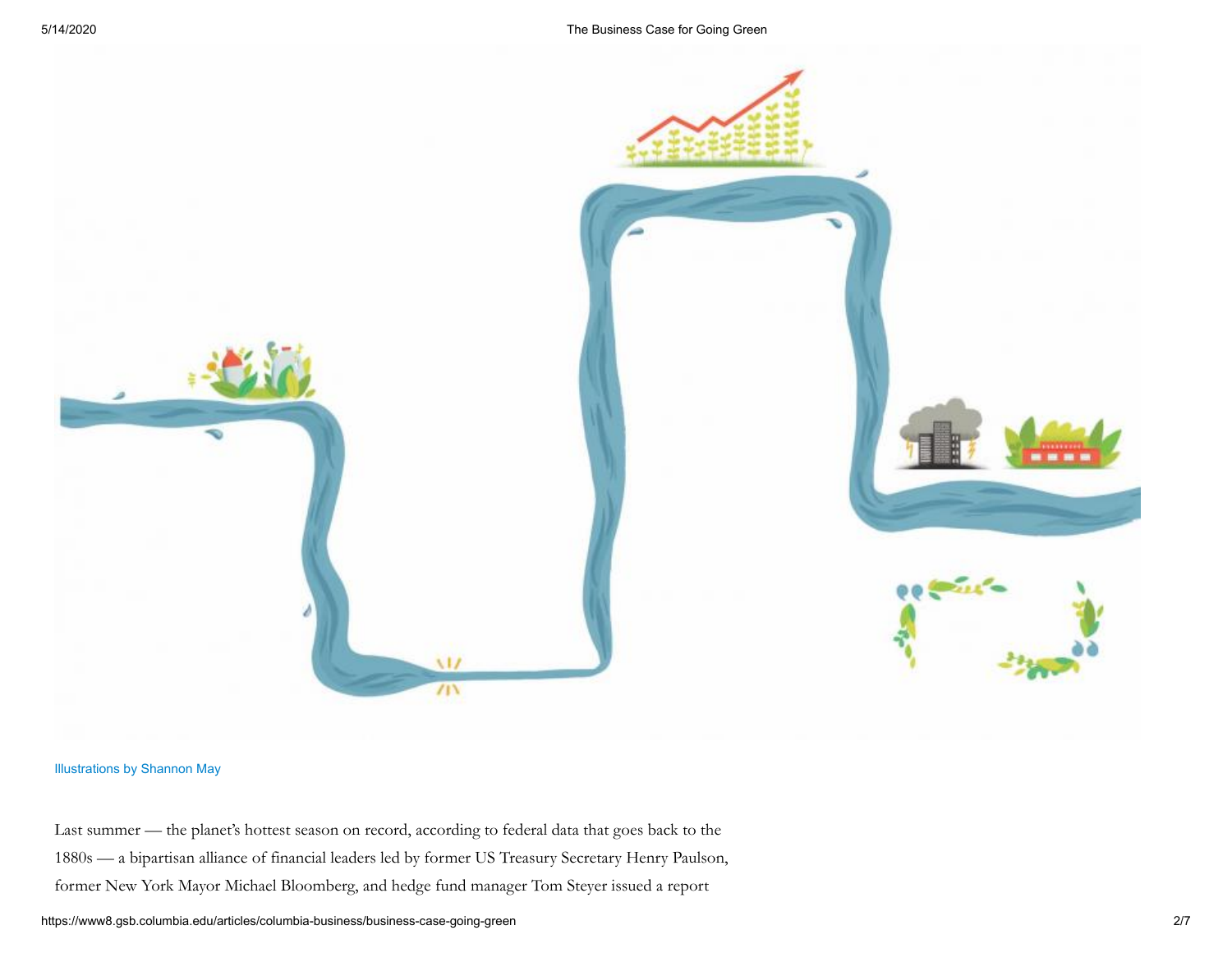warning of the economic risks of climate change.

The combined effects of erosion, floods, hurricanes, and drought might cost the economy hundreds of billions of dollars in the coming decades, according to the report by the Risky Business Project. Yet despite these projections, businesses — and their investors — aren't fully informed about the risks they face. It is time, the authors argued, for businesses to draw attention to these risks and take a leading role in limiting their impact on the environment.

Some companies, however, are already taking action. And for these businesses, the motivation isn't just good PR or even a simple desire to be better global citizens. Going green makes good sense, they've found — to their customers and investors, and even their bottom lines.

# **Recycle That**

In California, which is currently in the throes of a historic statewide drought, the business risks of climate change are clear. So are the benefits of going green, particularly in industries such as real estate. "In commercial real estate, environmental and financial concerns are pretty well aligned," says Sara Neff '10, who leads energy, water, and new construction programs at Kilroy Realty Corporation, which operates more than 12 million square feet of high-end commercial properties on the West Coast. As Kilroy's first vice president of sustainability, a position she has held for four years, she champions the benefits of recycling, among other environmental efforts. "It is to our advantage to make our expenses as low as possible, because that is not only attractive to new tenants, but also means our profits are higher."

In many of the jurisdictions in Washington State and California in which Kilroy manages buildings, Neff explains, businesses must pay for trash collection, but recycling is free. "If you can get more of your waste

into the recyclables, then you're paying a lot less," she says. "These savings were the impetus for our sustainability effort." The financial benefits are what win over tenants and investors. "We're running out of landfill space, but we don't really think about that," says Neff. "We do more recycling because it's cheaper."

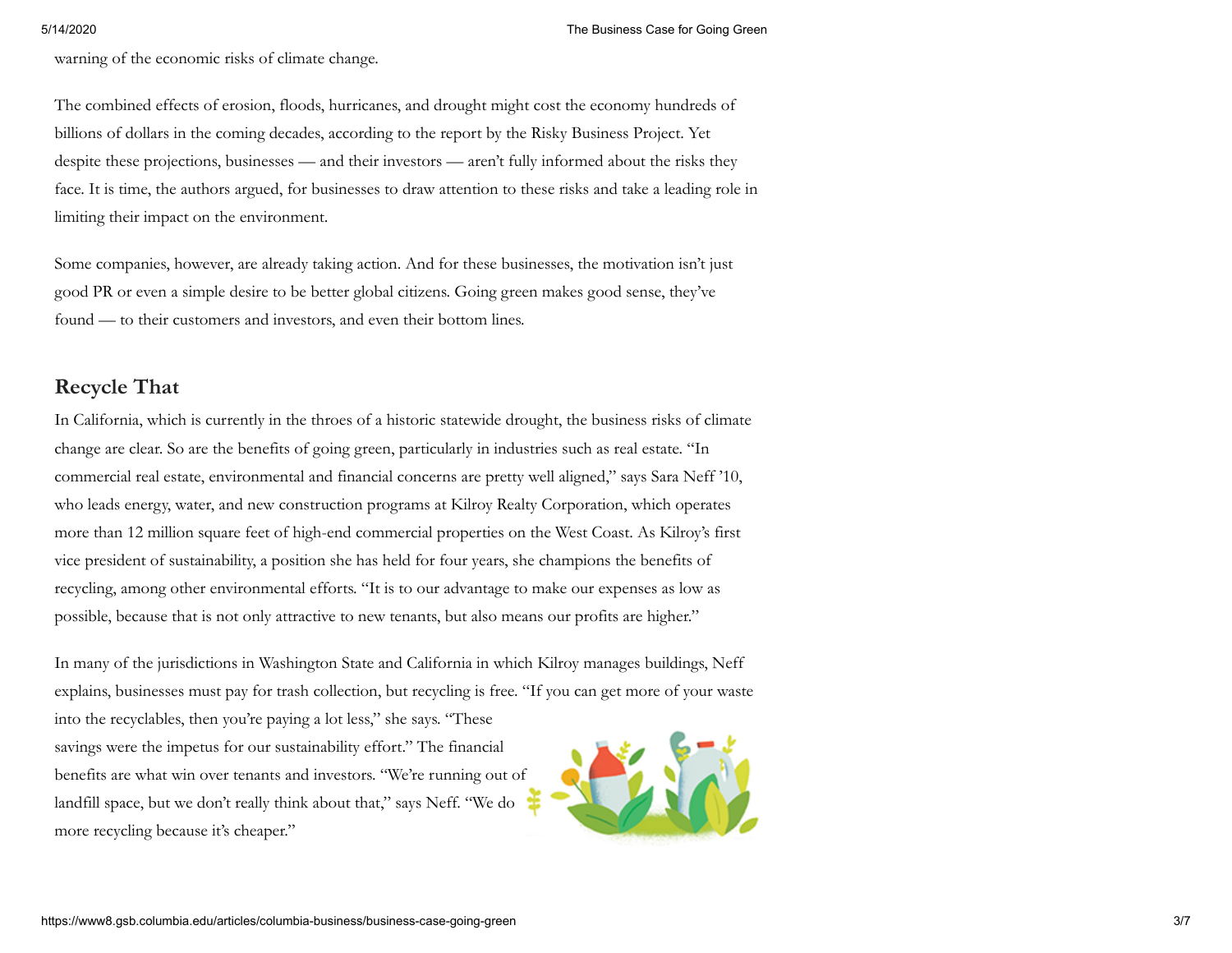### 5/14/2020 The Business Case for Going Green

Ron Gonen '04, who co-founded RecycleBank in 2004 and served as New York City's first recycling czar, has promoted the financial benefits of recycling throughout his career. He is now the co-founder and CEO of the Closed Loop Fund, a social impact fund that provides zero-interest and low-cost loans to private companies that want to invest in a recycling infrastructure. The fund's investors, including Walmart, Unilever, and Procter & Gamble, share a key interest: keeping costs down. "Manufacturing is cheaper when you have sufficient access to recycled materials," says Gonen. About 70 percent of plastic water bottles are discarded as trash, he points out, along with about one-third of aluminum cans. "Companies recognize that they can decrease their cost of manufacturing if they can get access to this material. But instead it ends up in landfills."

The draw of cheaper raw materials has convinced these competitors to work together—as they must, given the scope of the goal. "There isn't one company out there that can say, 'My company has the capability to the fix the problem for the entire industry and region,'" Gonen says. "They're not equipped to do that. But they're willing to collaborate because it will help the environment and, also, their bottom lines."

## **Cutting Back**

For many companies, launching or expanding a recycling program is a logical first step. A complementary strategy, and one that is increasingly seen as part of a must-have suite of sustainability initiatives, is cutting back on energy use. As with recycling, a primary motivator is cost reduction. "Think about all the companies that are running huge server farms and have network infrastructures," says Sarah Gillman '93, CFO of the Natural Resources Defense Council, a 1.4-million-member environmental action group that works with political, business, and community leaders. "Energy is a key component of their cost."

Gillman points to the wide spectrum of entities — from sports teams to universities to cities — that now have sustainability initiatives, which she sees as a direct response to the business risks of climate change. "Even when there's a worldcitizen point of view, there's a self- interested or bottom-line point of view, too," she says. "Because when it comes to costs, organizations get involved."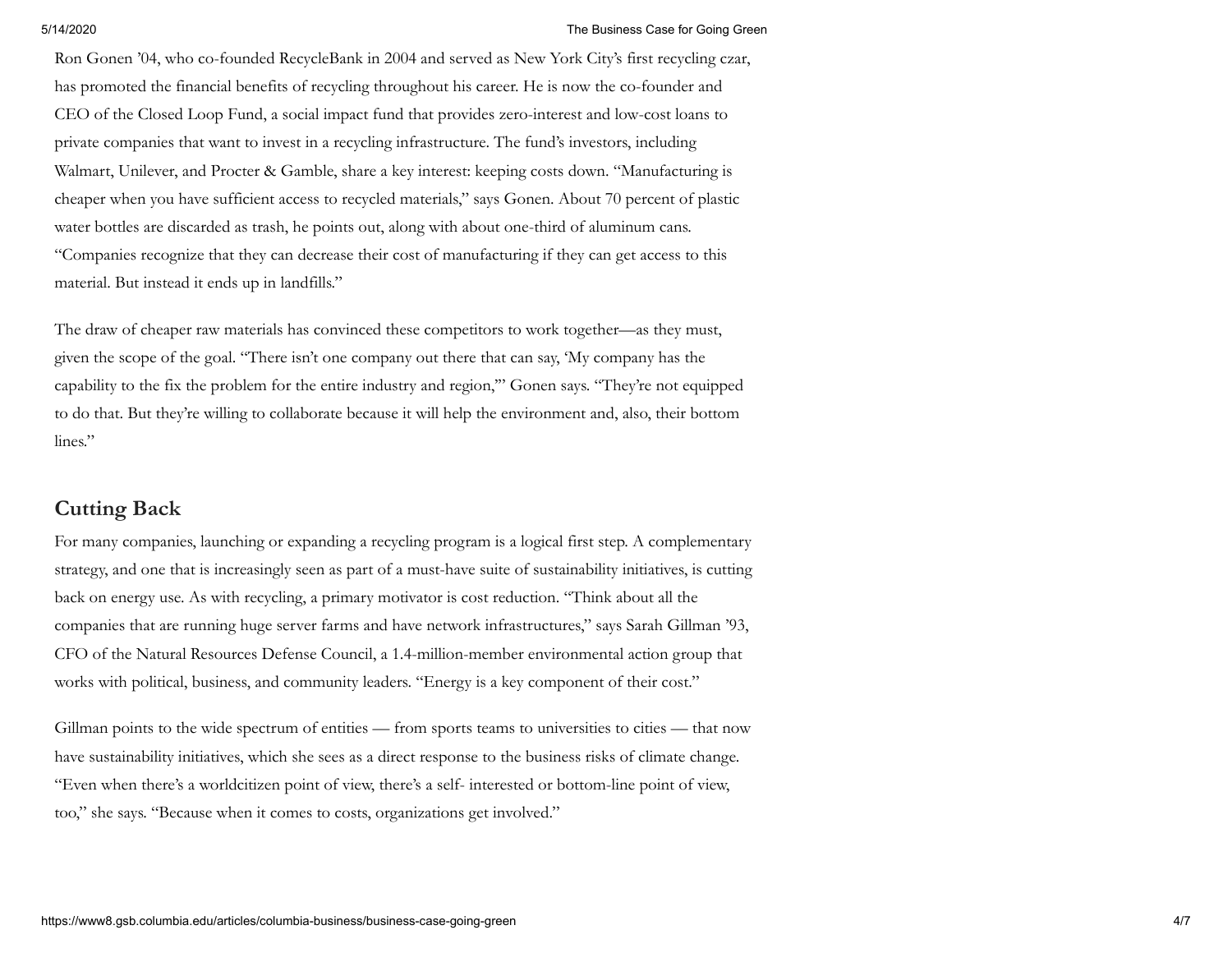### 5/14/2020 The Business Case for Going Green

Cutting back isn't just a matter of lowering the electricity bill. Increasingly, companies are seeing the importance of reducing their water use. "Water is obviously quite affected by climate," says John Wilson '97, head of corporate governance, engagement, and research at Cornerstone Capital, a financial services firm that specializes in sustainable investing. "And it's an important resource for business, so if you're not aware of climate change and how your use of water is going to be affected by it, then you're not doing adequate due diligence."

Sara Neff of Kilroy concurs. The company has seen its utility costs surge in recent years, and she sees depleting water reserves as one of the greatest threats to business. "We are really in a state of emergency," she says. "Even though water is still cheap, at some point, it's going to run out. That kind of risk mitigation has led us to do a lot of water conservation."



# **Impressing Investors**

Taking such steps has an additional business benefit beyond cost reduction and risk mitigation, and that is impressing investors. "There's a lot more interest in sustainability in the investment world than there used to be," says Wilson. "Climate change will be a big cost to the economy, and investors have an incentive to try to address those issues, purely from a fiduciary standpoint."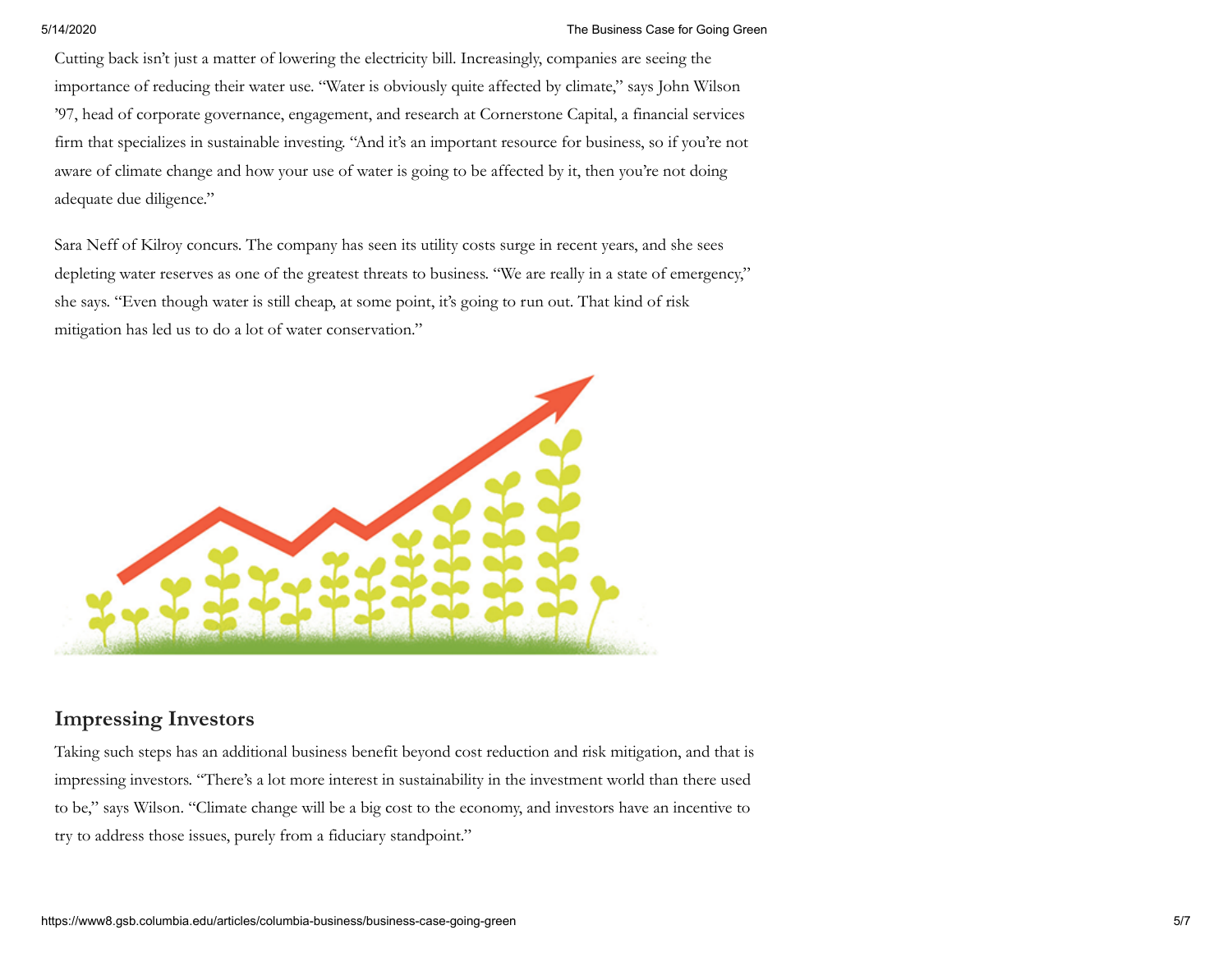### 5/14/2020 The Business Case for Going Green

Asset owners such as pension funds and sovereign wealth funds are asking investment managers to demonstrate how they take sustainability into account in their practices, Wilson says. "Institutional investors recognize that climate change will impede their ability to provide for their beneficiaries over the long term," he says. "And investment managers are trying to figure out how to address these questions."

Companies that promote sustainability are more attractive to customers, says Chelle Izzi '04, who leads the energy storage team for the distributed energy business at Constellation, a competitive energy and services supplier. Good behavior toward the environment is seen as going hand-in-hand with good financial practice. "There's a correlation, in that companies that pay attention to details — whether it's what their customers care about or how tightly they run their businesses — tend also to have good sustainability practices," Izzi says. "Many of the big-box retailers that have serious goals around sustainability say it's because it's good business. They're running more efficiently by doing it, and more and more companies are finding it easier to do."

Just as investors are drawn to companies that promote sustainability, many are shying away from companies with bad practices; often this takes the form of divesting from fossil fuels. "There are more than 700 institutions and individuals that are divesting from oil, coal, or natural gas," says Gillman, citing data prepared by philanthropy-focused Arabella Advisors for last year's United Nations Climate Summit. "What's going on now is like what happened in the anti-apartheid movement of the '80s, in which the investment community divested from South Africa."

Ron Gonen of the Closed Loop Fund is also seeing more interest in divesting from fossil fuels. "It's slow, but I think this is actually going to be where we see the biggest impact," he says. "Because investors are saying, 'I can't invest in this product or industry because it has a negative impact on climate change, and that either impacts my business directly, or my community, or my other investments."